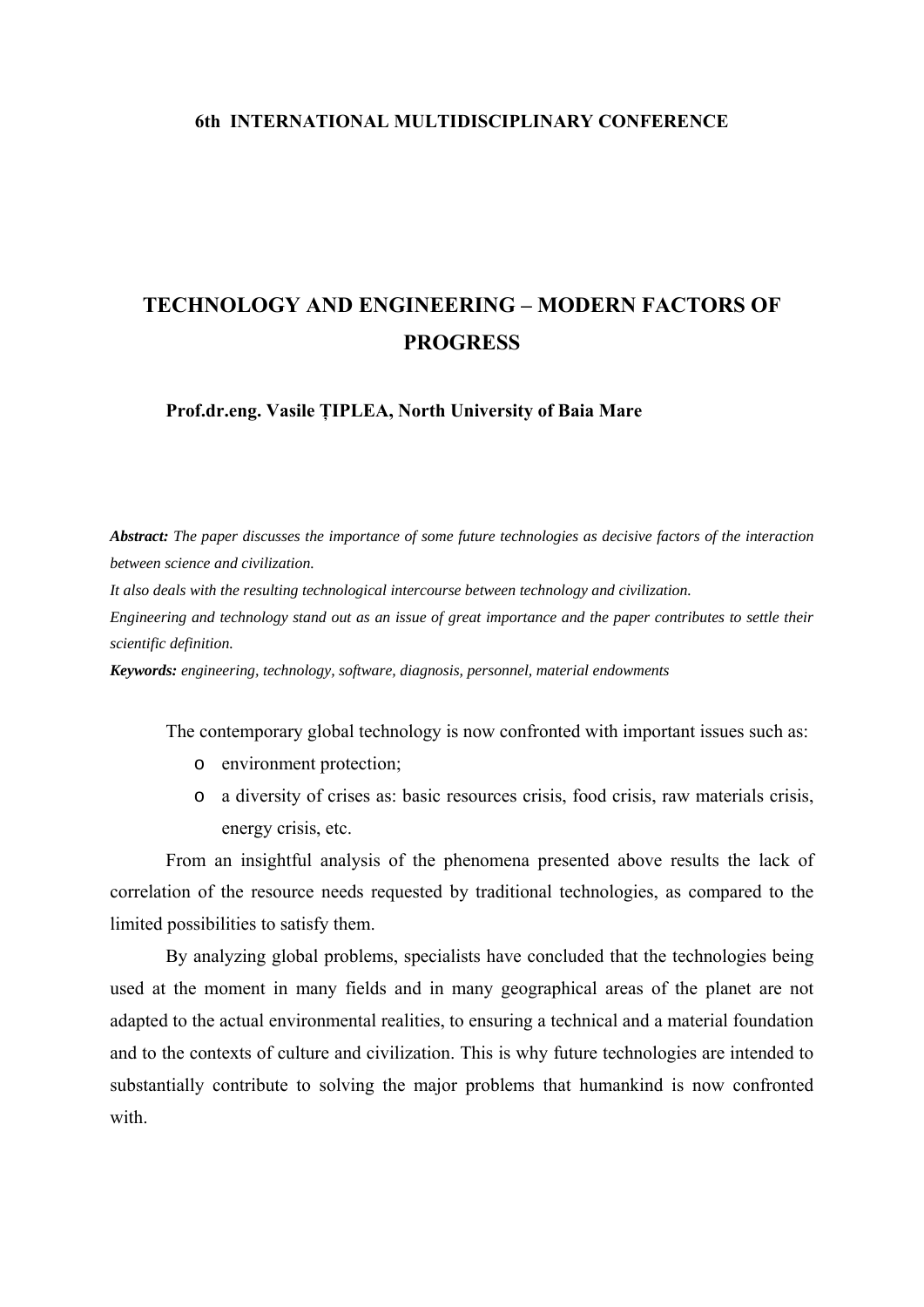Specialists look upon technology as a decisive factor between science and civilization. Science provides technological information needed for production purposes while production and consumption generate the civilization framework and stand as the spring of various correlation and progress issues in the field of science it supports by offering evaluated material means for investigation and development.

The interaction between science and civilization in the field of technology is displayed in figure 1.



Fig.1. Interaction between science and civilization

From a historical standpoint, each age is distinguished by its own lifestyle, production and work methods and means, all conditioned by specific levels of science, civilization and technology.

With respect to what was presented so far it may be concluded that there is an interdependence between the social and economical needs of a specific age and the progress of technology.

By delivering a diagnosis of the technology level, of the correlation between present and future technological, environmental, economical or social issues, a series of nonadaptation symptoms as well as lack of preparation to face the present and the future is being noticed.

As regards the conclusions and the solution proposals presented, the following are to be synthetically noticed: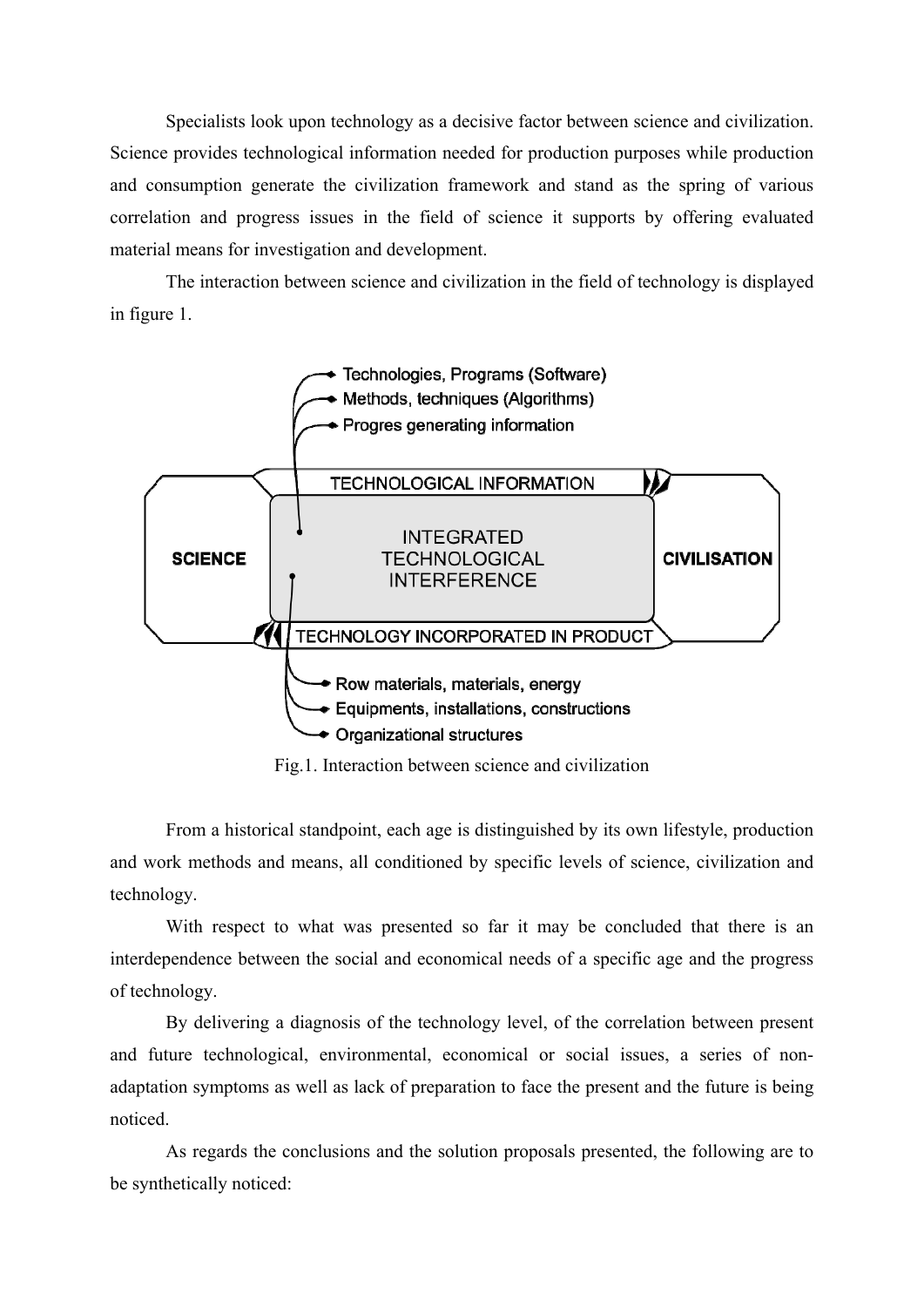- o the distinction between technology and engineering,
- o the progress and refitting of technology,
- o engineering diagnosis,
- o the concept of utility bearer and the manifestation of the useful, etc.
- o the hypothesis of engineering and of synchronic technological architecture, etc.

The progress and the adaptation of technology must be presented and materialized as compared to the actual technical progress and to the social and economic progress requirements.

Presently, intelligence production programming is a priority confronted to all other kinds of production, circumstance in which technology modernizing plays a great role. The shaping of scientific and technological progress and the improvement of technologies correlated with production lead to the evolution of technology and to the increase of the contribution to general progress with the following outcomes:

- o the evolution of technology must aim at progress and adaptation to the manifold realities,
- o the development of technology must be prepared and organized in accordance with the development of science.

The distinction between technology and engineering is a critical issue whose definition is to be made from the very beginning of the decipherment of technology perspectives. The definition is critical because in the education process, in the social and economical processes and in the literature of the two fields many terms are erroneously being confused or taken as synonymous. A concise research of the significance of these specific notions and of the realities they define makes a clear distinction:

Technology represents the totality of knowledge about methods and techniques of structure processing. In the above-mentioned formula, the definition of technology is not limited to material processing. It is also referred to structures in general as lately has been noted a migration of the term technology towards other applications as: education technology, organizing technology, research technology, data processing technology, technological management, etc. It becomes obvious that the nature of processing procedures, other than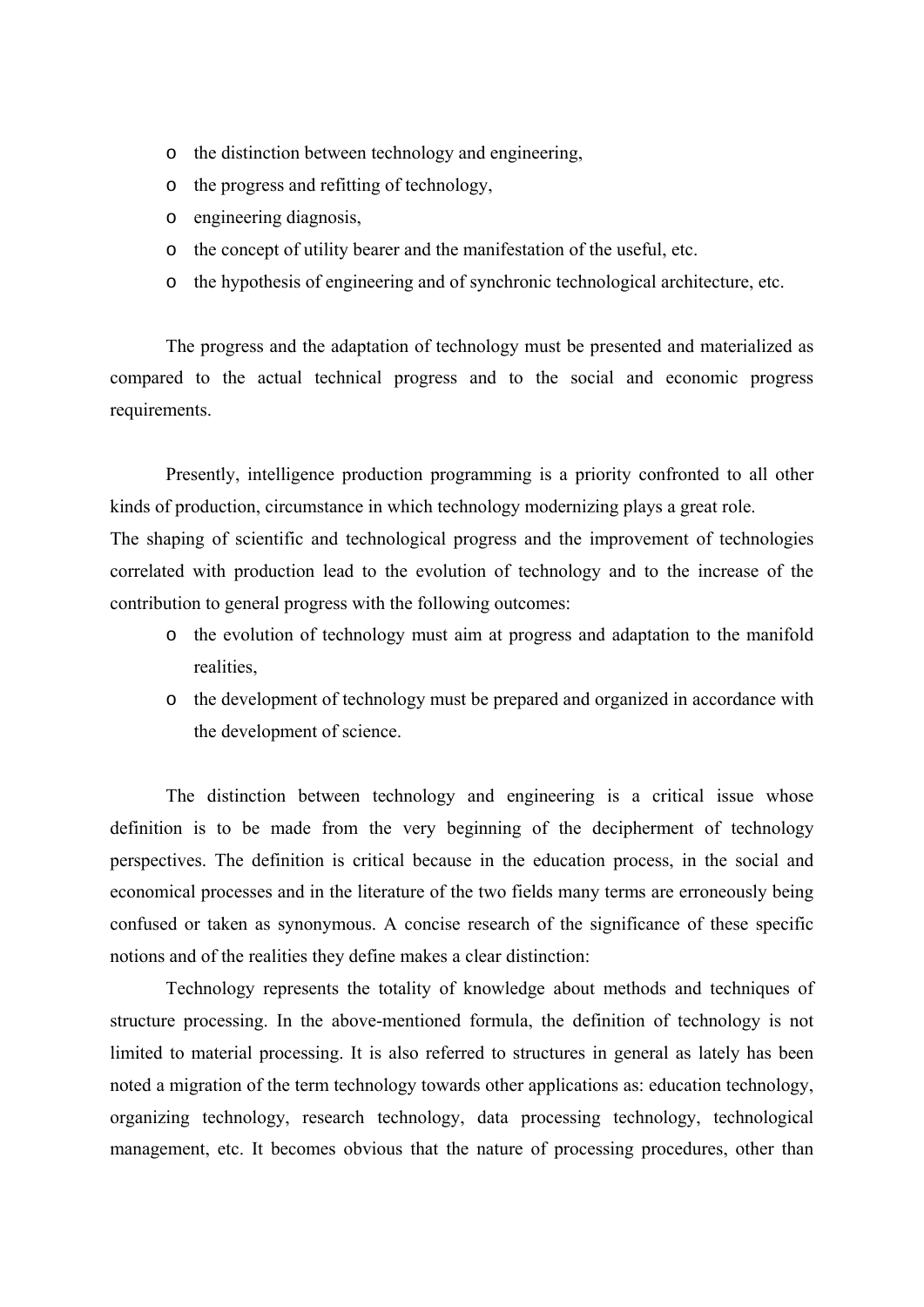materials, has ceased to be a barrier in expressing processing procedures with the help of the notion of technology.

Engineering, as defined by James A. Richardson, deals with the design, the improvement and the implementation of integrated systems, made by specialists, of materials and installations. Engineering is based on the principles of engineering design, with the purpose to specify, forecast and evaluate the results to be obtained.

Industrial engineering also designates the activity of specialists with graduate studies in various fields of technical sciences, activity through which this category of personnel provides design, implementation and functioning for social, economic and technological industrial production systems in companies and units associated to them.

The semantics of the technology and engineering notions show a common trait consisting of their attribute to schedule human activity, to provide schedule models for the achievement of certain transformations; they also have distinctive characteristics originating in the structures they operate. While technology has as object a single type of structure, materials, energy, information or some of their subcategories: material specialization according to technology, types of energy, welding technology, chipping technology, clothes manufacturing technology, engineering is referred to a certain assembly of structures whose participation produces transformation at the desired magnitude.

The separation presented above shows that what makes technology and engineering different is their final purpose. Technology aims at organizing an operation or a group of operations making it possible for engineering to have a product, a system of products or their development as its final purpose.

Unlike technology, engineering provides solutions with a broader and more definite finality as its schedules are those effectively applied to production.

Engineering involves and correlates technologies that by putting together products of any kind establish themselves as a convergence of technologies.

The development of engineering and technology must be achieved through an integrating vision.

The improvement of technologies is achieved by engineering diagnosis. A first remark is that there is a distinction between **formal engineering**, the one taught during graduate studies and published in books, in which prevails the specific of technologies that act, according to the case, upon substance, energy and information and **real engineering**  performed during production processes where the following are to be added: leadership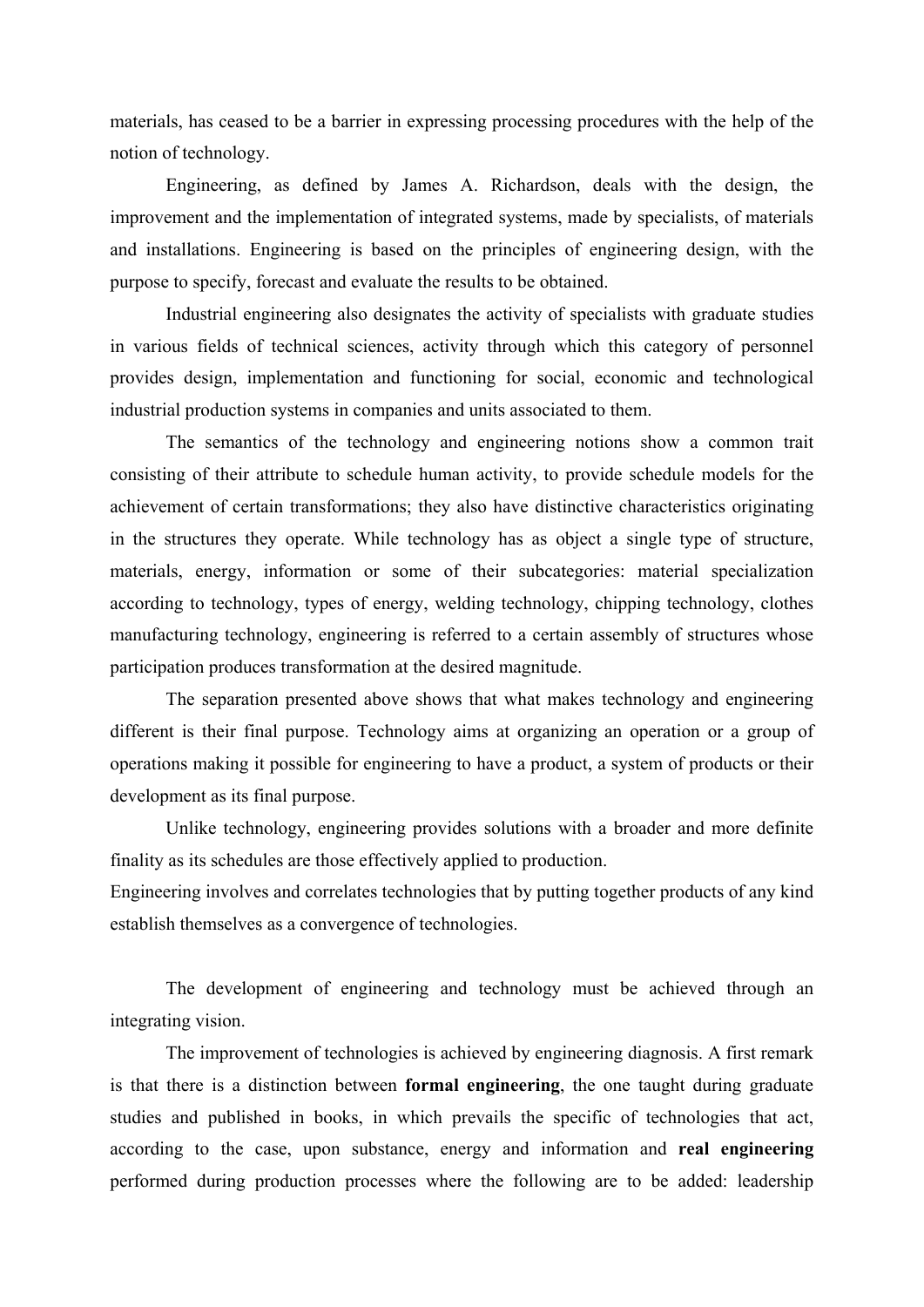engineering, social engineering, environment engineering, economic engineering, information engineering, etc. .

Another cause of the discrepancy between real engineering and formal engineering is the neglect of the need for technologies that render effective all resources that contribute to the production process in order to provide the congruity and efficiency of transformations requested by their prediction. Taking into account that a production system works with the resources designated in fig.2, it comes that formal engineering is compelled to betake improvisations especially in its relationship with human resources, information resources, (software) and purpose settlement and achievement management.



Fig.2. The production system: structure, components

The qualitative interpretation of difference between real and formal engineering unveils new and interesting aspects. It has been noted an insufficient saturation with technology of production processes due to the limited meanings attributed to engineering, especially for what concerns the specialist, the information and management, for what is referred to the most important resources, those that stand at the basis of programming and result evaluation as they are the only one with a capacity to evaluate, revaluate and to increase the value of production.